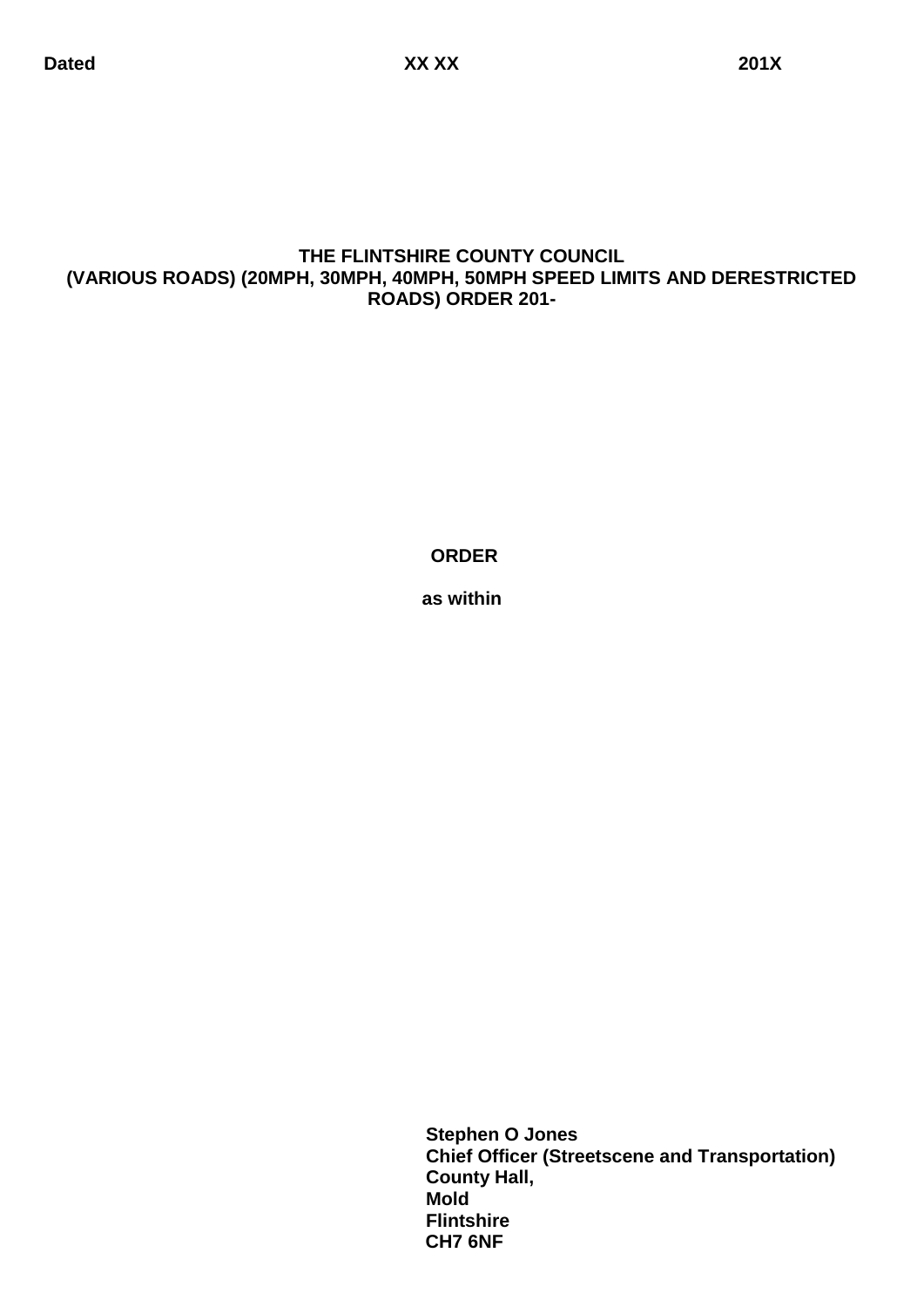#### **ORDER**

# **ROAD TRAFFIC REGULATION ACT 1984**

#### **THE FLINTSHIRE COUNTY COUNCIL (VARIOUS ROADS) (20MPH, 30MPH, 40MPH, 50MPH SPEED LIMITS AND DERESTRICTED ROADS) ORDER 201-**

The Flintshire County Council (hereinafter referred to as "the Council") in exercise of its powers under Sections 82, 84 and Part IV of Schedule 9 to the Road Traffic Regulation Act 1984 (hereinafter referred to as "the 1984 Act") and all other enabling powers and after consultation with the Chief Officer of Police in accordance with Part III of Schedule 9 to the Act of 1984, hereby makes the following Order:

# **PART I – GENERAL**

# **CITATION AND COMMENCEMENT**

- (1) This Order may be cited as THE FLINTSHIRE COUNTY COUNCIL (VARIOUS ROADS) (20MPH, 30MPH, 40MPH, 50MPH SPEED LIMITS AND DERESTRICTED ROADS) ORDER 201-" and shall come into operation on the XXX 201x
- (2) THE FLINTSHIRE COUNTY COUNCIL (VARIOUS ROADS) (20MPH, 30MPH, 40MPH, 50MPH SPEED LIMITS AND DERESTRICTED ROADS) ORDER 201 plans (hereinafter referred to as "the Plans") listed in the Schedule are incorporated into this Order.

# **INTERPRETATION**

- (3) The Interpretation Act 1978 shall apply for the interpretation of this Order as it applies for the interpretation of an Act of Parliament.
- (4) In this Order, except where the context otherwise requires, the following expressions have the meaning hereby respectively assigned to them:-
- (i) "the 1984 Act" means the Road Traffic Regulation Act 1984
- (ii) "the Council" means Flintshire County Council.
- (iii) "motor vehicle" has the same meaning as that defined by section 136 of the Road Traffic Regulation Act 1984.
- (iv) "Order" means The Flintshire County Council (Various Roads) (20 mph, 30 mph, 40 mph and 50 mph Speed Limits and Derestricted Roads) Order 201X.
- (v) "the Plans" means the Flintshire County Council (Various Roads) (20 mph, 30 mph, 40 mph and 50 mph Speed Limits and Derestricted Roads) Order 201X Map Schedules listed in the Schedule which are incorporated into this Order.
- (vi) "restricted road" has the same meaning as that defined by section 82 of the 1984 Act.
- (vii) "road" has the same meaning as that defined by section 192 of the Road Traffic Act 1988.
- (viii) "special forces" means those units of the armed forces, the maintenance of whose capabilities is the responsibility of the Director of Special Forces or which are for the time being subject to the operational command of that Director.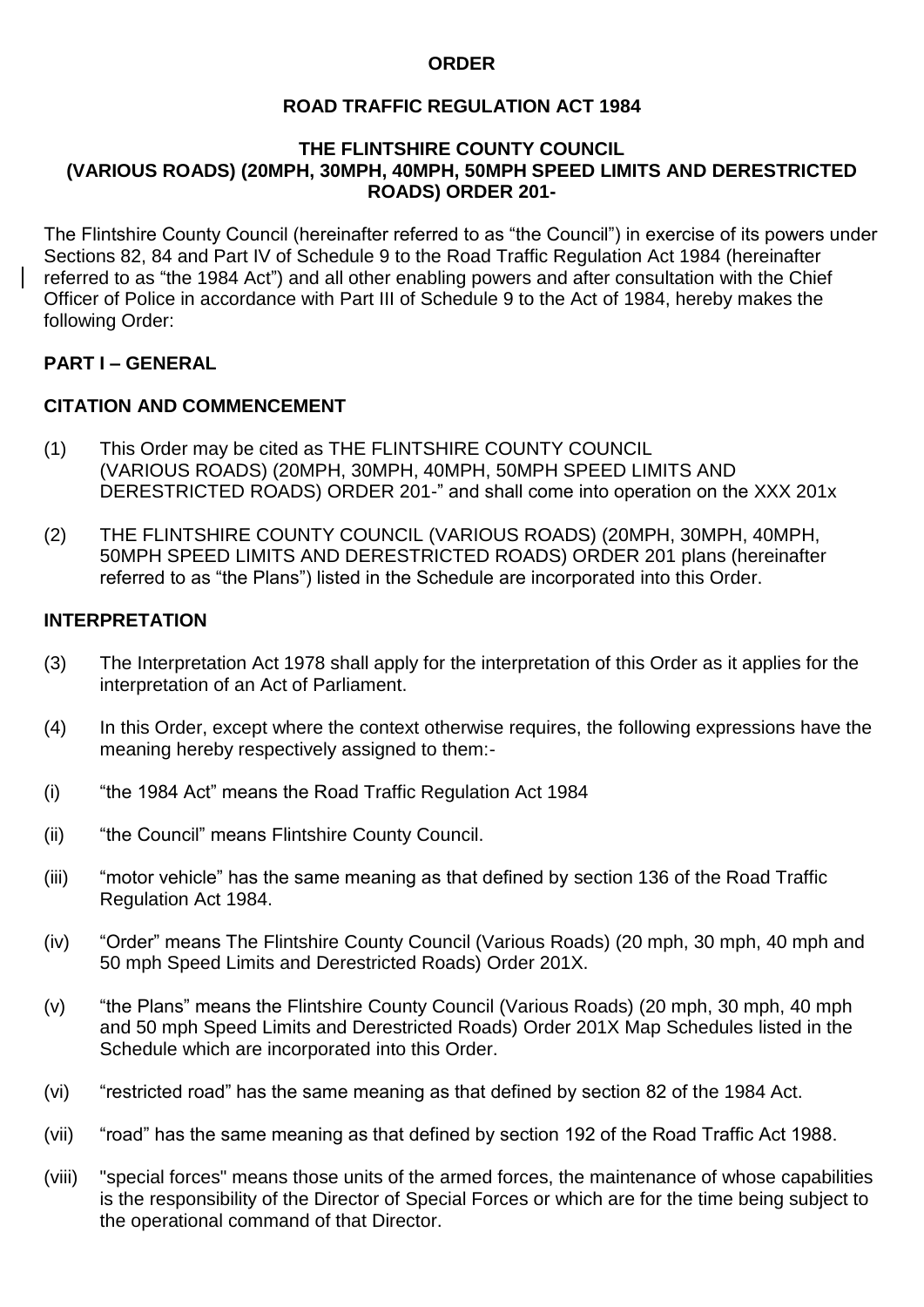# **PART II – GENERAL PROVISIONS**

- (5) In this Order except where otherwise stated any reference in this Order to a numbered Article or Schedule is a reference to the Article or Schedule bearing that number in this Order.
- (6) Save as provided in Article 13 of this Order, no person shall drive any motor vehicle at a speed exceeding 20 mph on the lengths of road identified as "20 mph" on the Plans attached to this Order.
- (7) Save as provided in Article 13 of this Order, no person shall drive any motor vehicle at a speed exceeding 30 mph on the lengths of road identified as "30 mph" on the Plans attached to this Order.
- (8) Save as provided in Article 13 of this Order, no person shall drive any motor vehicle at a speed exceeding 40 mph on the lengths of road identified as "40 mph" on the Plans attached to this Order.
- (9) Save as provided in Article 13 of this Order, no person shall drive any motor vehicle at a speed exceeding 50 mph on the lengths of road identified as "50 mph" on the Plans attached to this Order.
- (10) Save as provided in Article 13 of this Order, no person shall drive any motor vehicle at a speed exceeding 60mph on the lengths of road identified as "60mph (60mph by Order due to the presence of street lighting - De-restricted Road status)'' on the Plans attached to this Order and such roads shall cease to be restricted roads pursuant to section 82(2)(a) of the 1984 Act.
- (11) The lengths of road identified as "30mph'' (30mph by default of a system of street lighting Restricted Road status) on the Plans attached to this Order are restricted roads by virtue of Sections 81 and 82 of the 1984 Act.
- (12) The lengths of road identified as "60mph'' (National Speed Limit, due to no street lighting) on the Plans attached to this Order are subject to National Speed Limits.
- (13) Nothing in Articles, 6, 7, 8, 9 and 10 of this Order shall apply to:
- (a) any vehicle being used by the emergency services for the purposes described in section 87 of the 1984 Act;
- (b) any vehicle being used for naval, military or air force purposes, and being driven by a person for the time being subject to the orders of the member of the armed forces of the Crown, who is a member of the special forces:
- (i) in response, or for practice in responding, to a national security emergency by a person who has been trained in driving at high speeds; or
- (ii) for the purpose of training a person in driving vehicles at high speeds.
- (c) any other vehicle which is exempted by the Road Traffic Exemptions (Special Forces) (Variation and Amendment) Regulations 2011 as amended.

#### **PART III - REVOCATIONS**

(14) The following Orders are hereby revoked: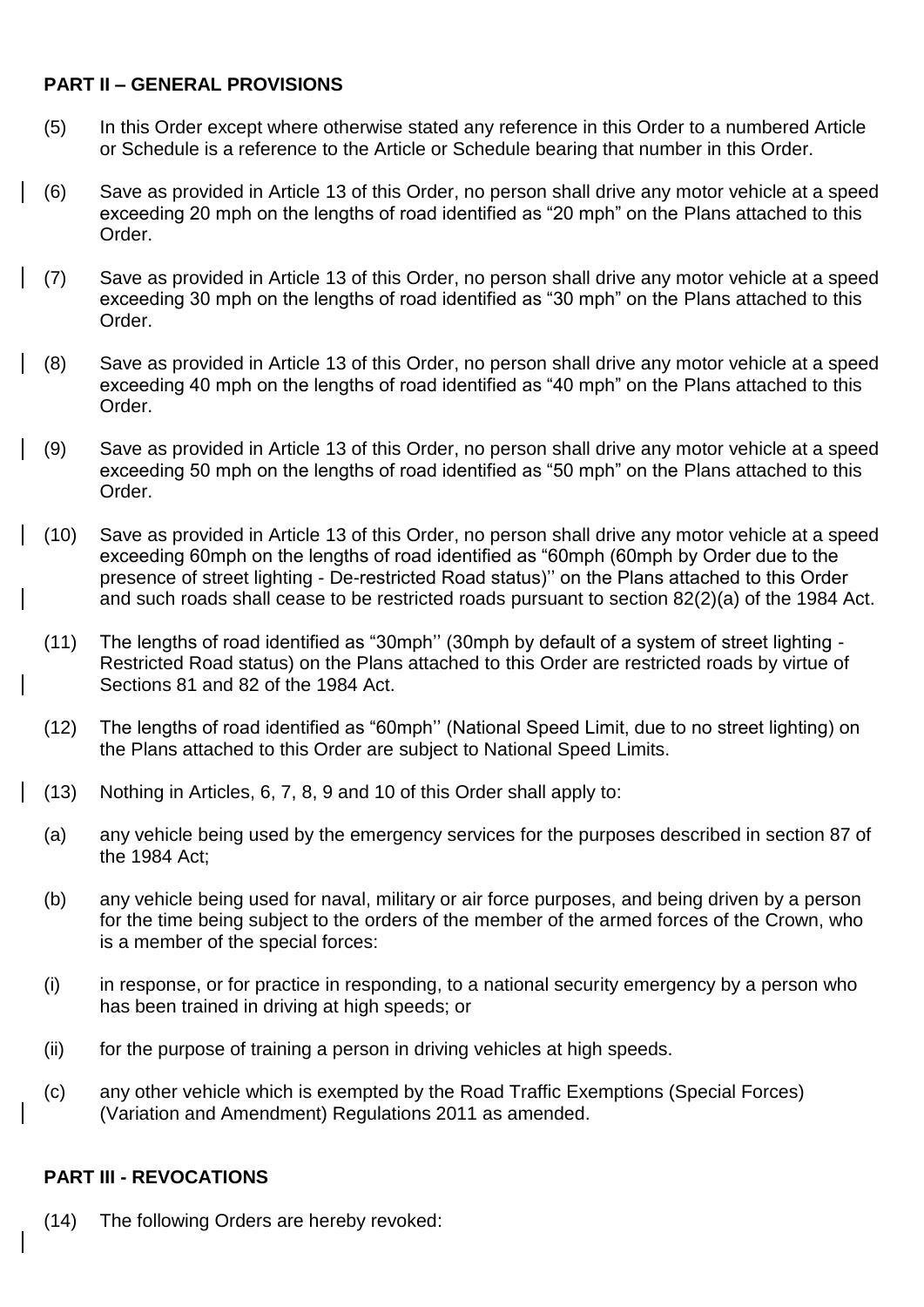The Flintshire County Council (Broughton Hall Road, Church Road, Cledwen Road And Cadnant Court, Broughton) (20 mph Speed Limit Zone) Order 2019

The Flintshire County Council (Knowle Lane, Mountain Close, Buckley) (20 mph Speed Limit Zone) Order 2019

The Flintshire County Council (A548 Chester Road, Oakenholt) (40mph, 50mph and De-restriction Speed Limit) Order 2019

The Flintshire County Council (Ffordd Pennant and Service Road, Maes Pennant, Mostyn) (20mph Speed Limit Zone) Order 2018

The Flintshire County Council (A541 and A5118 Llong, Mold) (De-restriction Speed Limit) Order 2018

The Flintshire County Council (Grosvenor Street, Victoria Road, Alexandra Road and Gas Lane, Mold) (20mph Speed Limit Zone) Order 2018

The Flintshire County Council (York Road, Connah's Quay) (20mph Speed Limit Zone) Order 2018

The Flintshire County Council (A548 Bagillt By-Pass) (40mph and 50mph Speed Limit) Order 2018

The Flintshire County Council (A5026 Boot Hill, Holywell) (50 & 30 Mph Speed Limit) (De-restriction Amendment) Order 2015

The Flintshire County Council (High Street, Bagillt) (Manor Estate to Blossoms Hotel junction) (Restricted Road) (Amendment) Order 2015

The Flintshire County Council (A5104 Mold Road, A55 Warren Bank Interchange and Lesters (Leicesters) Lane Broughton) (Speed Limit) Order 2015

The Flintshire County Council (A550 Tinkersdale, Dobshill, to Hawarden) (40mph Speed Limit) Order 2014

The Flintshire County Council (Main Road, Kinnerton Lane, Sandy Lane, The Green, Higher Kinnerton) (Speed Limit) Order 2014

The Flintshire County Council (A541 Pontblydden to Caergwrle) Order 2013

The Flintshire County Council (A549/A550 Dobshill) Order 2013

The Flintshire County Council (Strand Walk, Strand Park and Adjacent Road, Holywell) (20mph Zone) Order 2013

The Flintshire County Council (A548 Gronant to Ty'n y Morfa) (Speed Limit) Order 2013

The Flintshire County Council (A5104 and B5125 Broughton to Saltney) Order 2012

The Flintshire County Council (B5121 and Other Roads, Brynford) (Speed Limit) Order 2012

The Flintshire County Council (B5129 Kelsterton Road and Kelsterton Lane, Connahs Quay) (Speed Limit) Order 2012

The Flintshire County Council (A5104/B5101 FFordd Y Gilrhos and Ffordd Y Llan, Treuddyn) (Speed Limit) Order 2011

The Flintshire County Council (A548 Coast Road, Ffynnongroyw) (40mph Speed Limit) Order 2010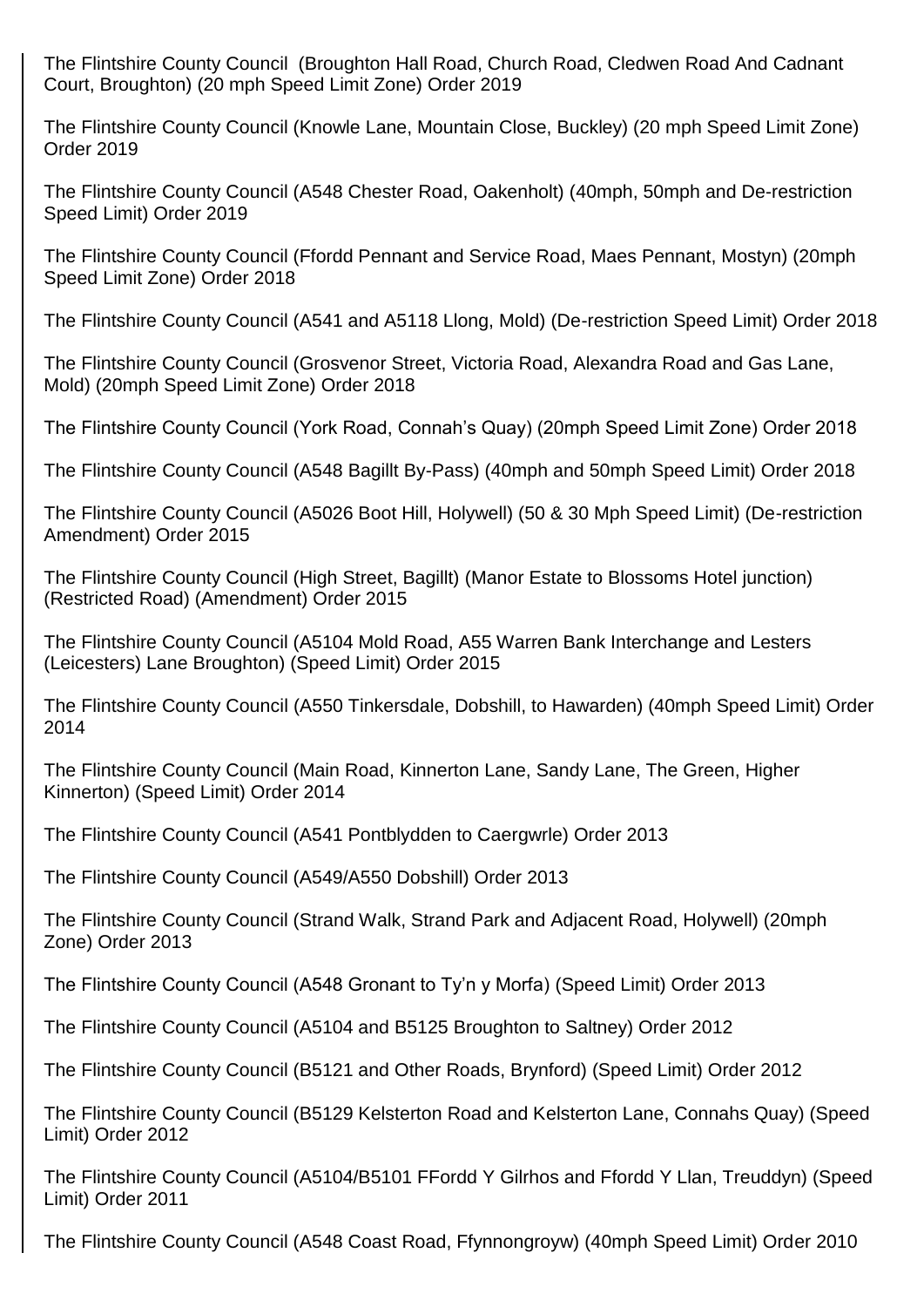The Flintshire County Council (A541/B5123 Rhydymwyn) (40mph Speed Limit) Order 2009

The Flintshire County Council (A541 Hendre) (Speed Limit) Order 2009

The Flintshire County Council (A548 and Hafod Y Ddol Road, Llannerch-y-Mor) (40mph Speed Limit) Order 2007

The Flintshire County Council (A5104 Chester Road) and Sandy Lane/Boundary Lane, Saltney) (Restricted Roads) Order 2007

The Flintshire County Council (B5125 Broughton) (50mph Speed Limit) Order 2006

The Flintshire County Council (A550, B5373 Kinnerton Road, Hope) (40mph Speed limit Order) 2005

The Flintshire County Council (B5129 Chester Road, Pentre, Sandycroft) (Restricted Road) (Revocation and Amendment) Order 2005.

The Flintshire County Council (A5104/A5118 Padeswood and Penyffordd) (40mph Speed Limit) and A550 Hawarden Road, Penymynydd/Penyffordd) (30mph Speed Limit and De-restriction Amendment Order 2004

The Flintshire County Council (A5104 Chester Road, Penymynydd, Flintshire) (Restricted Road) Order 2004.

The Flintshire County Council (A5104 Broughton, Flintshire) (Restricted Road) Order 2004

The Flintshire County Council (A5104 Rhydtalog) (Speed De-restriction) Order 2004

The Flintshire County Council (Various Roads at Caergwrle and Pontblydden, Flintshire) (Various Speed Limits) (Revocation and Amendment) Order 2004

The Flintshire County Council (High Street, Bagillt (Manor Estate to Blossoms Hotel Junction) (40mph Speed Limit) Order 2004

The Flintshire County Council (A548 Eastern Access Road and Sealand Road, Sealand)(40mph Speed Limit) and (B5441 Western Access Road, Sealand) (Restricted Road) (Revocation) Order 2004

The Flintshire County Council (A5119 New Brighton, Near Mold) (40mph Speed Limit and 30mph Speed Limit (Variation) Order 2003

The Flintshire County Council (The County of Flint (Built up Area) (No 2) Order 1935 (A549 Dirty Mile, Buckley) (Restricted Road)(Variation) Order 2003

The County Council of Flintshire (A548 Holywell Road, Flint) (40mph Speed Limit) Order 2002

The County Council of Flintshire (Chester Close, Caernarvon Close and Various Roads Shotton) (20mph Speed Restriction) Order 2002

The County Council of Flintshire (A548 Tanlan, Ffynnongroyw) (Extension of 40mph Speed Limit) Order 2000

The County Council of Flintshire (Babell Road and Monastery Road, Gorsedd) (40mph Speed Limit) Order 1999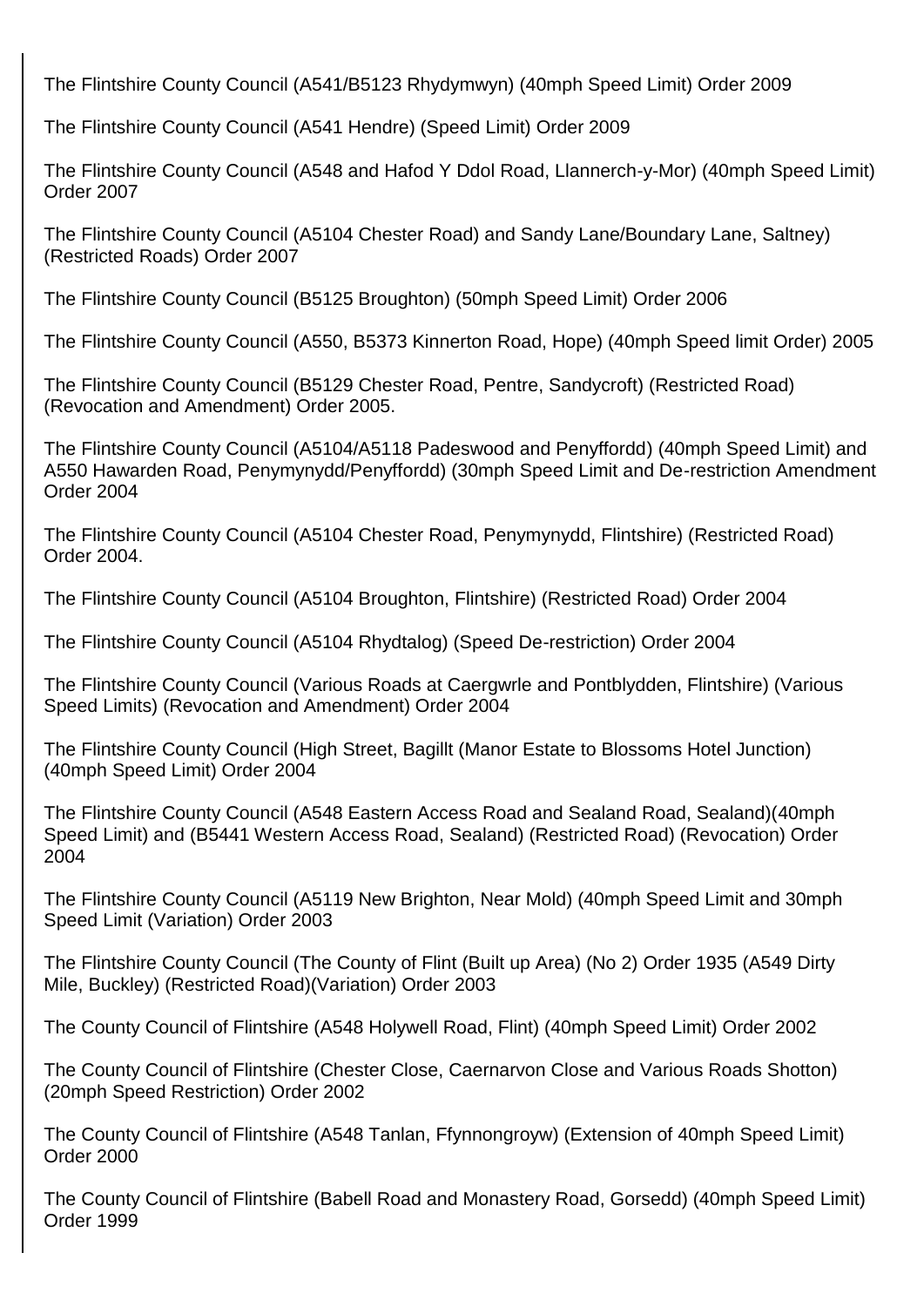The County Council of Flintshire (Brynford Road and Milwr Road, Pentre Halkyn) (Extension of Existing 30mph Speed Limit) Order 1999

The County Council of Flintshire (A548 Deeside Park Interchange to Oakenholt) (De-restriction) Order 1997

The County Council of Flintshire (B5126 Mold Road Connahs Quay) (30mph Speed Limit) Order 1997

The County Council of Clwyd (Mold By-Pass – Various Roads) (Restricted Roads and De-Restriction) (No 1) Order 1993

The County Council of Clwyd (A548 Bagillt Road, Mecca, Greenfield) (40mph) (No 3) Order 1993

The County Council of Clwyd (A548 Boot End, Bagillt to Mecca, Greenfield) (De-Restriction) (No 1) Order 1992

The County Council of Clwyd (A548 Bagillt) (De-Restriction) (No 2) Order 1991

The County Council of Clwyd (Various Roads, Holywell By-Pass Area) (De-Restriction) (No 3) Order 1991

The County Council of Clwyd (A550 Penyffordd By-Pass Penyffordd) (De-restrictions) (No 1) Order 1991

The County Council of Clwyd (Various Roads, Northop By Pass) (De-Restriction) (No 3) Order 1990

The County Council of Clwyd (A548 Between Flint and Bagillt) (De-Restriction) (No 1) Order 1988

The County Council of Clwyd (C75 Ffordd Y Llan Cilcain) Restricted Roads) (No1) Order 1986

The County Council of Clwyd (A541 Denbigh Road) (De-restriction) (No 1) Order 1986

The County Council of Clwyd (A541 and B5444, Llong) (De-Restriction) (No 4) Order 1986

The County Council of Clwyd (Various Roads, Dobshill and Broughton) (De-Restriction) (No 2) Order 1986

The County Council of Clwyd (Factory Pool Lane Mold) (De-restriction) Order 1985

The County Council of Clwyd (A548 Gronant) (40mph Speed Limit) (No 2) Order 1984

The County Council of Clwyd (Restricted Roads) (No 3) Order 1983

The County Council of Clwyd (Restricted Roads) (No 1) Order 1982

The County Council of Clwyd (Restricted Roads) (No 4) Order 1980

The County Council of Clwyd (Restricted Roads) (No 1) Order 1979

The County Council of Clwyd (Restricted Roads) (No 1) Order 1978

The County Council of Clwyd (Restricted Roads) (No 2) Order 1978

The County Council of Clwyd (Restricted Roads) (No 1) Order 1977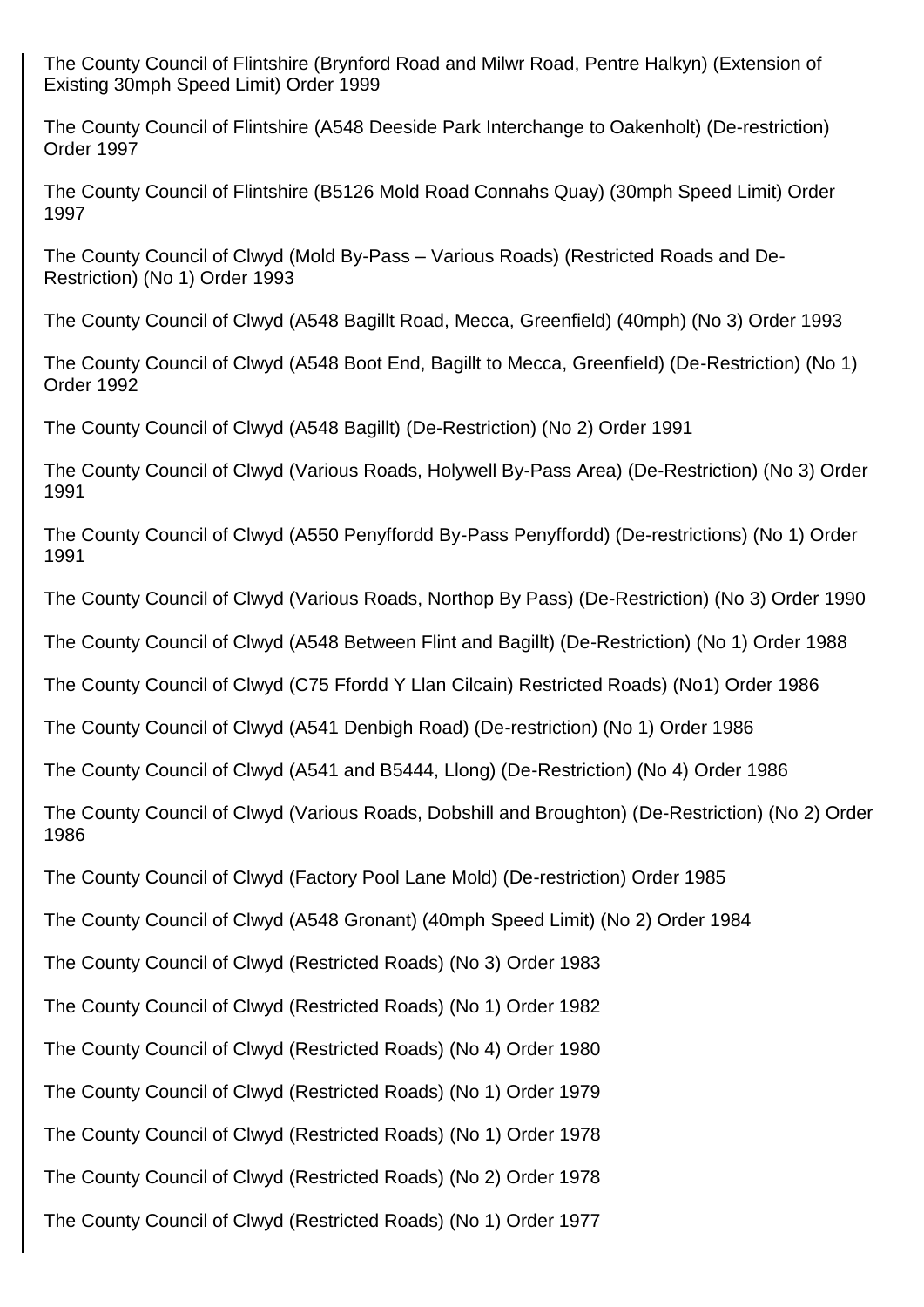The County Council of Clwyd (Restricted Roads) (No 2) Order 1977 The County Council of Clwyd (Restricted Roads) (No 4) Order 1975 The County Council of Clwyd (Restricted Roads) (No 3) Order 1975 The County Council of Clwyd (Restricted Roads) (No 2) Order 1975 The County Council of Clwyd (Restricted Roads) (No 2) Order 1973 The County Council of Clwyd (Restricted Roads) (No 1) Order 1972 The County Council of Clwyd (40mph Speed Limit) (No 1) Order 1974 The County Council of Flint (40mph Speed Limit) (No 3) Order 1971 The County Council of Flint (40mph Speed Limit) (No 4) Order 1971 The County Council of Flint (Restricted Roads) (No 1) Order 1971 The County Council of Flint (Restricted Roads ) (No 4) Order 1970 The County Council of Flint (Restricted Roads) (No 5) Order 1970 The County Council of Flint (Restricted Roads) (No 2) Order 1970 The County Council of Flint (Restricted Roads) (No 1) Order 1970 The County Council of Flint (40mph Speed Limit) (No 2) Order 1970 The County Council of Flint (40mph Speed Limit) (No 5) Order 1970 The County Council of Flint (Restricted Roads) (No 3) Order 1967 The County Council of Flint (Restricted Roads) (No 1) Order 1967 The County Council of Flint (40mph Speed Limit) (No 1) Order 1966 The Flintshire County Council (40mph Speed Limit) (Sandycroft Road, Queensferry) (No 1) Order 1962 The County Council of Flint (Built up areas) (Treuddyn) Order 1960 The Flintshire County Council (Built up areas) (No 1) Order 1954 The Flintshire County Council (Built up areas) (No 1) Order 1952 The Flintshire County Council (Built up areas) (No 1) Order 1951 The County Council of Flint (Built up areas) Order 1935 The County Council of Flint (Built up areas) (No 2) Order 1935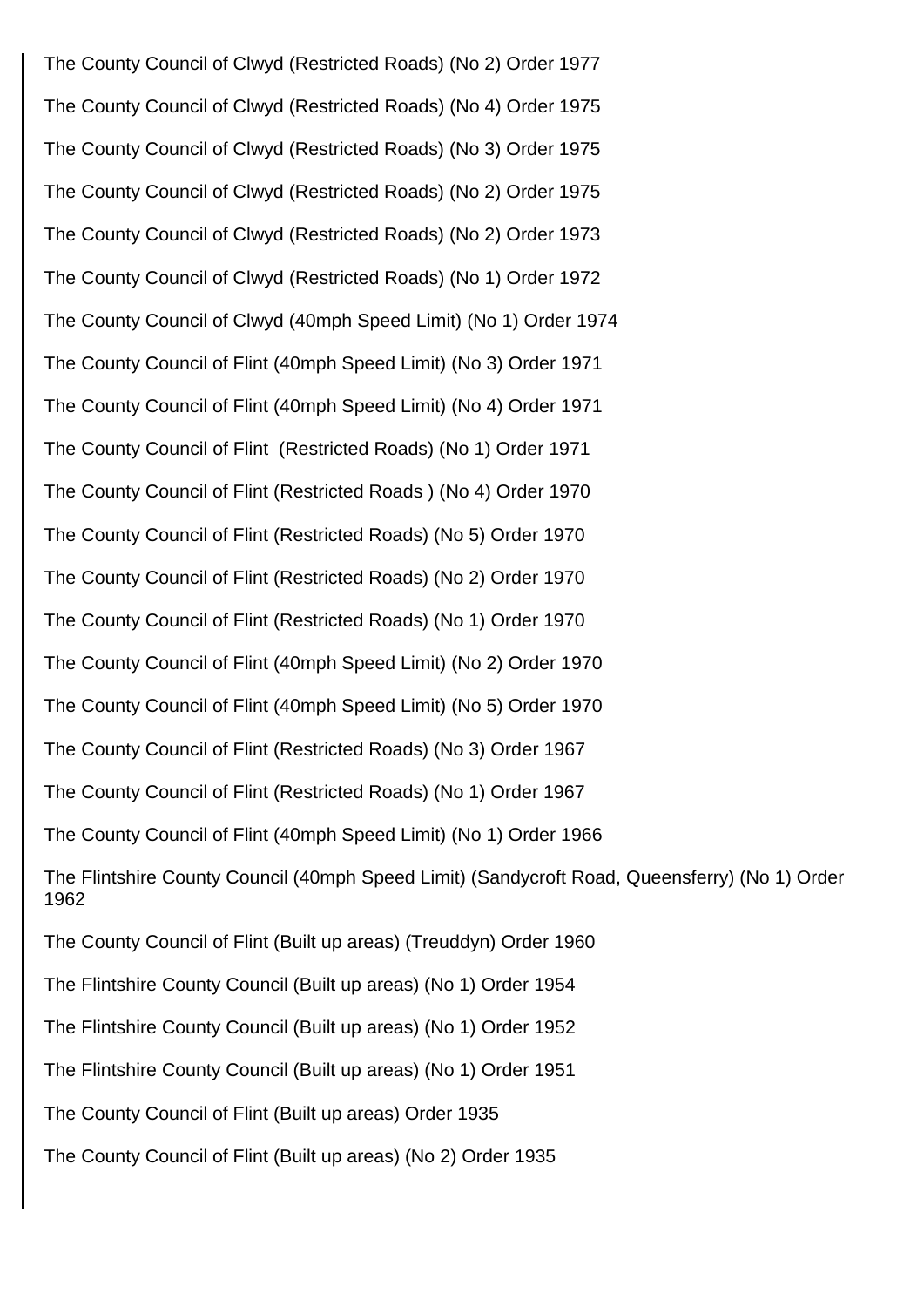(15) Without prejudice to the validity of anything done or to any liability incurred in respect of any act or omission before the coming into operation of this Order, all Flintshire County Council Traffic Regulation Orders pertaining to a speed limit on any length of a road subject to this Order are hereby revoked to the extent that they are inconsistent with this Order.

# **SCHEDULE**

| <b>Map Schedule</b> | <b>Sheet</b>    | <b>Map Schedule</b> | <b>Sheet</b>    | <b>Map Schedule</b> | <b>Sheet</b>    |
|---------------------|-----------------|---------------------|-----------------|---------------------|-----------------|
| <b>Sheet</b>        | <b>Revision</b> | <b>Sheet</b>        | <b>Revision</b> | <b>Sheet</b>        | <b>Revision</b> |
| A30                 | 1               | C <sub>23</sub>     | 1               | D15                 | 1               |
| A29                 | 1               | C <sub>22</sub>     | $\mathbf{1}$    | D14                 | 1               |
| A28                 | 1               | C <sub>21</sub>     | $\mathbf 1$     | E30                 | $\mathbf{1}$    |
| A27                 | 1               | C30                 | $\mathbf 1$     | E29                 | $\mathbf{1}$    |
| <b>B32</b>          | 1               | C <sub>19</sub>     | $\mathbf 1$     | E28                 | 1               |
| <b>B31</b>          | 1               | C18                 | $\mathbf{1}$    | E27                 | $\mathbf{1}$    |
| <b>B30</b>          | 1               | C17                 | $\mathbf 1$     | E26                 | 1               |
| <b>B29</b>          | 1               | D32                 | $\mathbf 1$     | E25                 | 1               |
| <b>B28</b>          | 1               | D31                 | $\mathbf 1$     | E24                 | $\mathbf{1}$    |
| <b>B27</b>          | $\mathbf{1}$    | D30                 | $\mathbf 1$     | E23                 | $\mathbf{1}$    |
| <b>B26</b>          | $\mathbf{1}$    | D <sub>29</sub>     | $\mathbf 1$     | E22                 | 1               |
| <b>B25</b>          | 1               | D <sub>28</sub>     | $\mathbf{1}$    | E21                 | $\mathbf{1}$    |
| <b>B24</b>          | 1               | D <sub>27</sub>     | $\mathbf{1}$    | E20                 | 1               |
| <b>B22</b>          | 1               | D <sub>26</sub>     | $\mathbf 1$     | E19                 | 1               |
| <b>B21</b>          | $\mathbf{1}$    | D <sub>25</sub>     | $\mathbf{1}$    | E18                 | $\mathbf{1}$    |
| C32                 | 1               | D <sub>24</sub>     | $\mathbf{1}$    | E17                 | $\mathbf{1}$    |
| C31                 | 1               | D <sub>23</sub>     | $\mathbf{1}$    | E16                 | 1               |
| C30                 | 1               | D <sub>22</sub>     | $\mathbf{1}$    | E15                 | $\mathbf{1}$    |
| C <sub>29</sub>     | 1               | D <sub>21</sub>     | $\mathbf{1}$    | E14                 | 1               |
| C <sub>28</sub>     | 1               | D <sub>20</sub>     | $\mathbf{1}$    | E13                 | 1               |
| C27                 | $\mathbf{1}$    | D <sub>19</sub>     | $\mathbf 1$     | E12                 | 1               |
| C <sub>26</sub>     | 1               | D <sub>18</sub>     | $\mathbf{1}$    | E11                 | 1               |
| C <sub>25</sub>     | 1               | D <sub>17</sub>     | $\mathbf{1}$    | E10                 | 1               |
| C <sub>24</sub>     | $\mathbf{1}$    | D <sub>16</sub>     | $\mathbf{1}$    | F <sub>28</sub>     | $\mathbf{1}$    |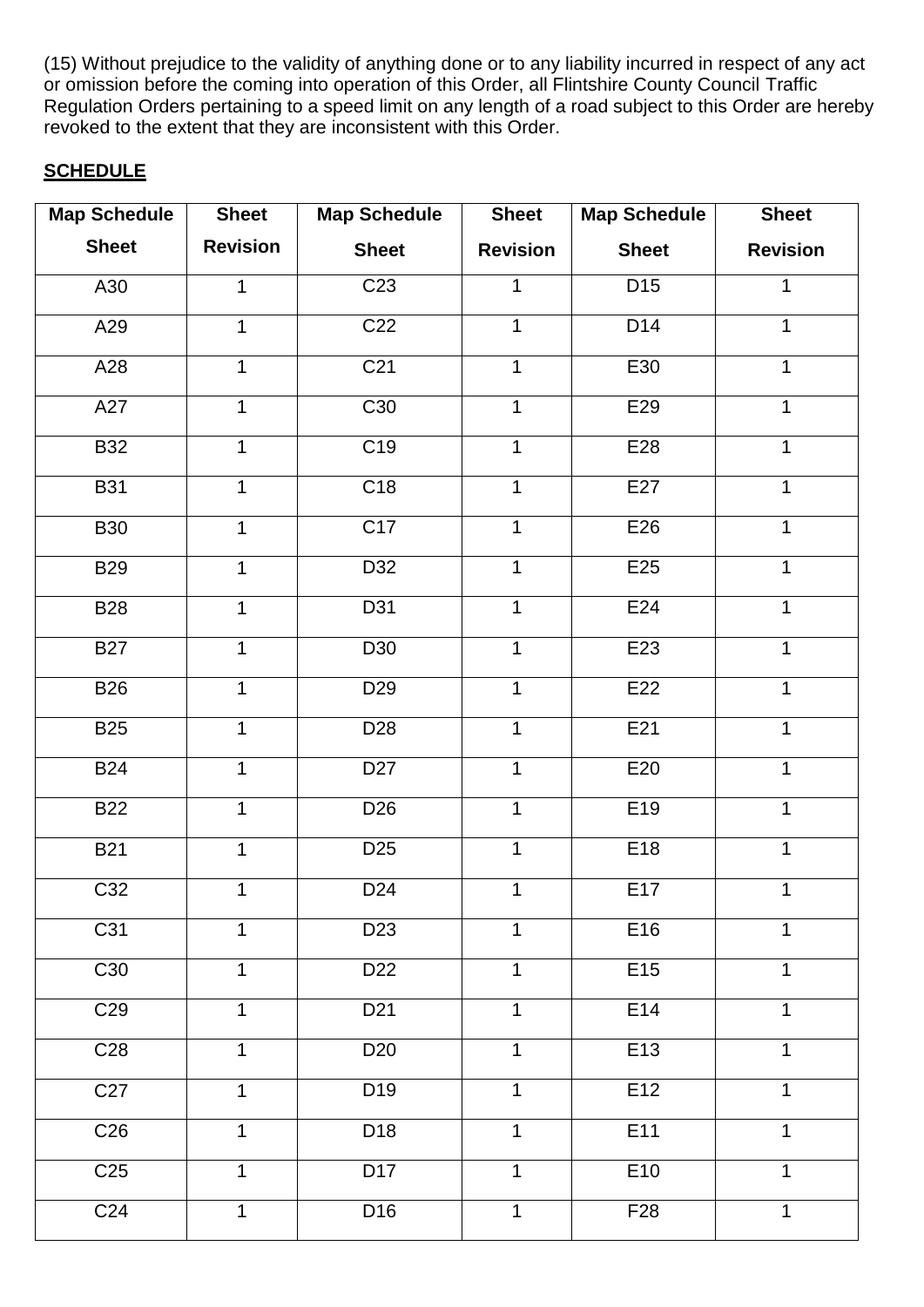| <b>Map Schedule</b> | <b>Sheet</b>    | <b>Map Schedule</b> | <b>Sheet</b>    | <b>Map Schedule</b> | <b>Sheet</b>    |
|---------------------|-----------------|---------------------|-----------------|---------------------|-----------------|
| <b>Sheet</b>        | <b>Revision</b> | <b>Sheet</b>        | <b>Revision</b> | <b>Sheet</b>        | <b>Revision</b> |
| F27                 | 1               | G16                 | $\mathbf{1}$    | 123                 | 1               |
| F26                 | 1               | G15                 | $\mathbf{1}$    | 122                 | $\mathbf{1}$    |
| F25                 | $\mathbf{1}$    | G14                 | $\mathbf{1}$    | 21                  | $\mathbf{1}$    |
| F <sub>24</sub>     | $\mathbf{1}$    | G13                 | $\mathbf{1}$    | 120                 | $\mathbf{1}$    |
| F <sub>23</sub>     | $\mathbf{1}$    | G12                 | $\mathbf{1}$    | <b>I19</b>          | $\mathbf{1}$    |
| F22                 | 1               | G11                 | $\mathbf 1$     | 118                 | $\mathbf 1$     |
| F21                 | 1               | G10                 | $\mathbf 1$     | 117                 | $\mathbf{1}$    |
| F20                 | $\mathbf{1}$    | H25                 | $\mathbf 1$     | 116                 | $\mathbf{1}$    |
| F19                 | $\mathbf 1$     | H24                 | $\mathbf{1}$    | 115                 | $\mathbf{1}$    |
| F18                 | $\mathbf{1}$    | H23                 | $\mathbf 1$     | 114                 | $\mathbf{1}$    |
| F17                 | $\mathbf{1}$    | H22                 | $\mathbf{1}$    | 113                 | $\mathbf{1}$    |
| F16                 | 1               | H <sub>21</sub>     | $\mathbf{1}$    | 112                 | $\mathbf 1$     |
| F15                 | 1               | H20                 | 1               | $\overline{111}$    | 1               |
| F14                 | $\mathbf{1}$    | H19                 | $\mathbf{1}$    | 110                 | $\mathbf{1}$    |
| F13                 | $\mathbf{1}$    | H <sub>18</sub>     | $\mathbf{1}$    | 9                   | $\mathbf{1}$    |
| F <sub>12</sub>     | 1               | H17                 | $\mathbf 1$     | $\overline{8}$      | $\mathbf 1$     |
| F11                 | 1               | H16                 | $\mathbf 1$     | 7                   | 1               |
| F10                 | 1               | H15                 | $\mathbf{1}$    | $\overline{16}$     | 1               |
| G26                 | 1               | H14                 | $\mathbf{1}$    | $\overline{15}$     | $\mathbf{1}$    |
| G25                 | 1               | H <sub>13</sub>     | $\mathbf 1$     | 4                   | 1               |
| G24                 | 1               | H12                 | $\mathbf{1}$    | $\overline{13}$     | $\mathbf{1}$    |
| G23                 | 1               | H11                 | $\mathbf{1}$    | $\overline{12}$     | $\mathbf 1$     |
| G22                 | 1               | H10                 | $\mathbf{1}$    | 1                   | 1               |
| G <sub>21</sub>     | 1               | H9                  | $\mathbf{1}$    | J21                 | $\mathbf{1}$    |
| G20                 | 1               | H8                  | $\mathbf{1}$    | J20                 | $\mathbf 1$     |
| G19                 | $\mathbf{1}$    | H7                  | $\mathbf{1}$    | J19                 | $\mathbf{1}$    |
| G18                 | $\mathbf{1}$    | H <sub>6</sub>      | $\mathbf{1}$    | J18                 | $\mathbf{1}$    |
| G17                 | 1               | $\overline{H5}$     | $\mathbf{1}$    | J17                 | $\mathbf 1$     |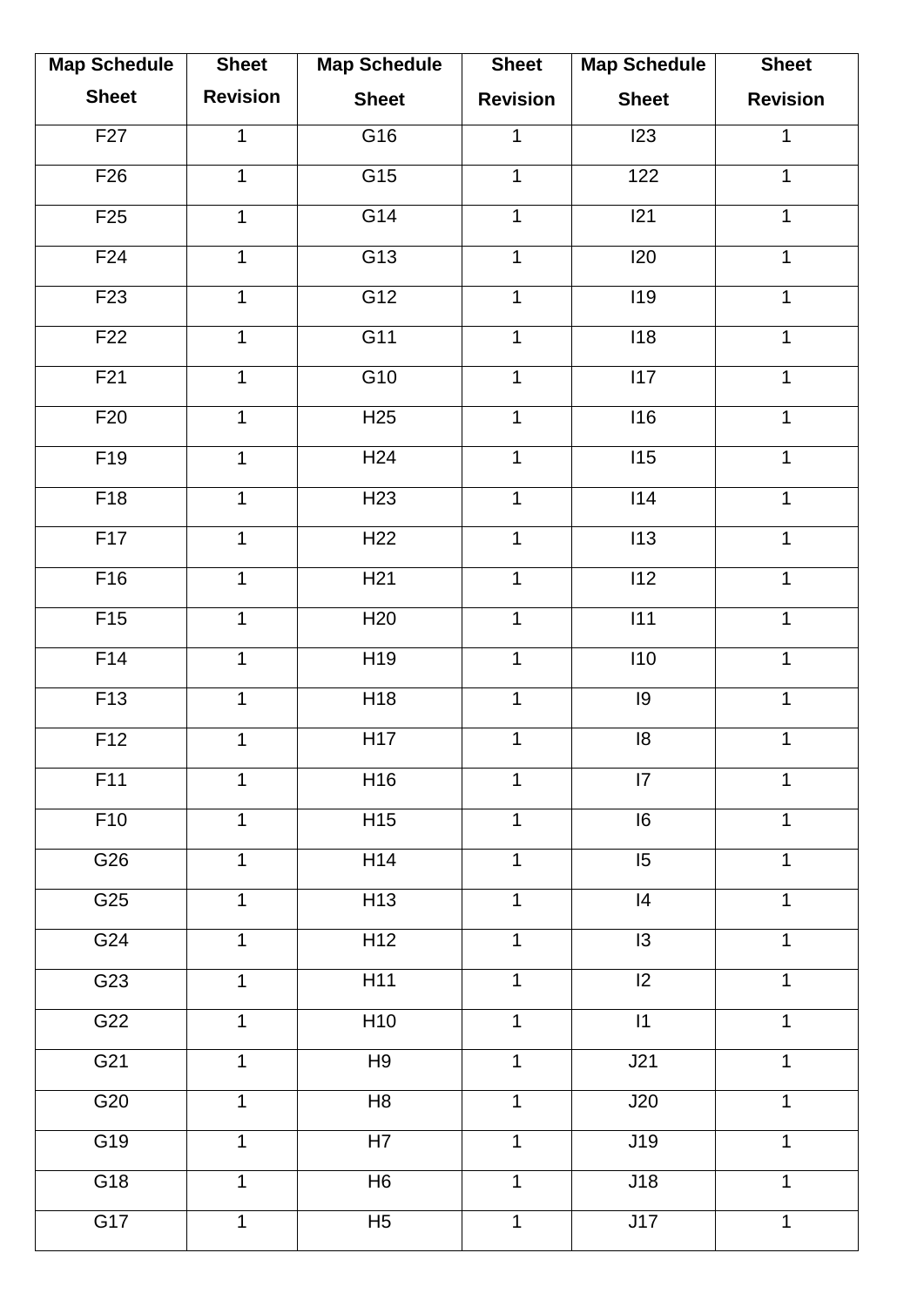| <b>Map Schedule</b>      | <b>Sheet</b>    | <b>Map Schedule</b> | <b>Sheet</b>    | <b>Map Schedule</b>    | <b>Sheet</b>    |
|--------------------------|-----------------|---------------------|-----------------|------------------------|-----------------|
| <b>Sheet</b>             | <b>Revision</b> | <b>Sheet</b>        | <b>Revision</b> | <b>Sheet</b>           | <b>Revision</b> |
| J16                      | 1               | K <sub>7</sub>      | $\mathbf{1}$    | M15                    | 1               |
| J15                      | 1               | K6                  | $\mathbf{1}$    | M14                    | $\mathbf 1$     |
| J14                      | $\mathbf{1}$    | K5                  | $\mathbf{1}$    | M13                    | $\mathbf{1}$    |
| J13                      | $\mathbf{1}$    | K <sub>4</sub>      | $\mathbf{1}$    | M12                    | $\mathbf{1}$    |
| J12                      | $\mathbf{1}$    | K <sub>3</sub>      | $\mathbf 1$     | M11                    | $\mathbf{1}$    |
| J11                      | 1               | $\overline{K2}$     | $\mathbf 1$     | M10                    | $\mathbf 1$     |
| J10                      | 1               | L19                 | $\mathbf 1$     | M9                     | $\mathbf{1}$    |
| J9                       | $\mathbf{1}$    | L18                 | $\mathbf 1$     | M8                     | $\mathbf 1$     |
| $\overline{\mathsf{J8}}$ | $\mathbf 1$     | L17                 | $\mathbf{1}$    | $\overline{\text{M7}}$ | $\mathbf{1}$    |
| J7                       | $\mathbf{1}$    | L16                 | $\mathbf 1$     | M <sub>6</sub>         | $\mathbf{1}$    |
| J6                       | $\mathbf{1}$    | L15                 | $\mathbf{1}$    | M <sub>5</sub>         | $\mathbf{1}$    |
| $\overline{\mathsf{J}5}$ | 1               | L13                 | $\mathbf{1}$    | M4                     | $\mathbf 1$     |
| J4                       | 1               | L12                 | 1               | M3                     | 1               |
| J3                       | $\mathbf{1}$    | L11                 | $\mathbf{1}$    | N <sub>19</sub>        | $\mathbf{1}$    |
| J2                       | $\mathbf{1}$    | L10                 | $\mathbf{1}$    | <b>N18</b>             | $\mathbf{1}$    |
| J1                       | 1               | L9                  | $\mathbf 1$     | N17                    | $\mathbf 1$     |
| K19                      | $\mathbf{1}$    | L8                  | $\mathbf 1$     | N <sub>16</sub>        | 1               |
| K18                      | 1               | L7                  | $\mathbf{1}$    | N15                    | $\mathbf{1}$    |
| K17                      | 1               | L6                  | $\mathbf 1$     | N14                    | $\mathbf{1}$    |
| K16                      | $\mathbf{1}$    | L5                  | $\mathbf 1$     | <b>N13</b>             | $\mathbf{1}$    |
| K15                      | 1               | L4                  | $\mathbf{1}$    | N12                    | $\mathbf{1}$    |
| K <sub>14</sub>          | 1               | $\overline{L3}$     | $\mathbf{1}$    | <b>N11</b>             | $\mathbf{1}$    |
| K13                      | 1               | L2                  | $\mathbf{1}$    | <b>N10</b>             | 1               |
| K <sub>12</sub>          | 1               | M20                 | $\mathbf{1}$    | N <sub>9</sub>         | $\mathbf{1}$    |
| K11                      | 1               | M19                 | $\mathbf{1}$    | N <sub>8</sub>         | $\mathbf{1}$    |
| K <sub>10</sub>          | $\mathbf{1}$    | M18                 | $\mathbf{1}$    | N7                     | $\mathbf{1}$    |
| K <sub>9</sub>           | $\mathbf{1}$    | M17                 | $\mathbf{1}$    | N <sub>6</sub>         | $\mathbf{1}$    |
| K8                       | $\mathbf{1}$    | M16                 | $\mathbf 1$     | N <sub>5</sub>         | $\mathbf{1}$    |